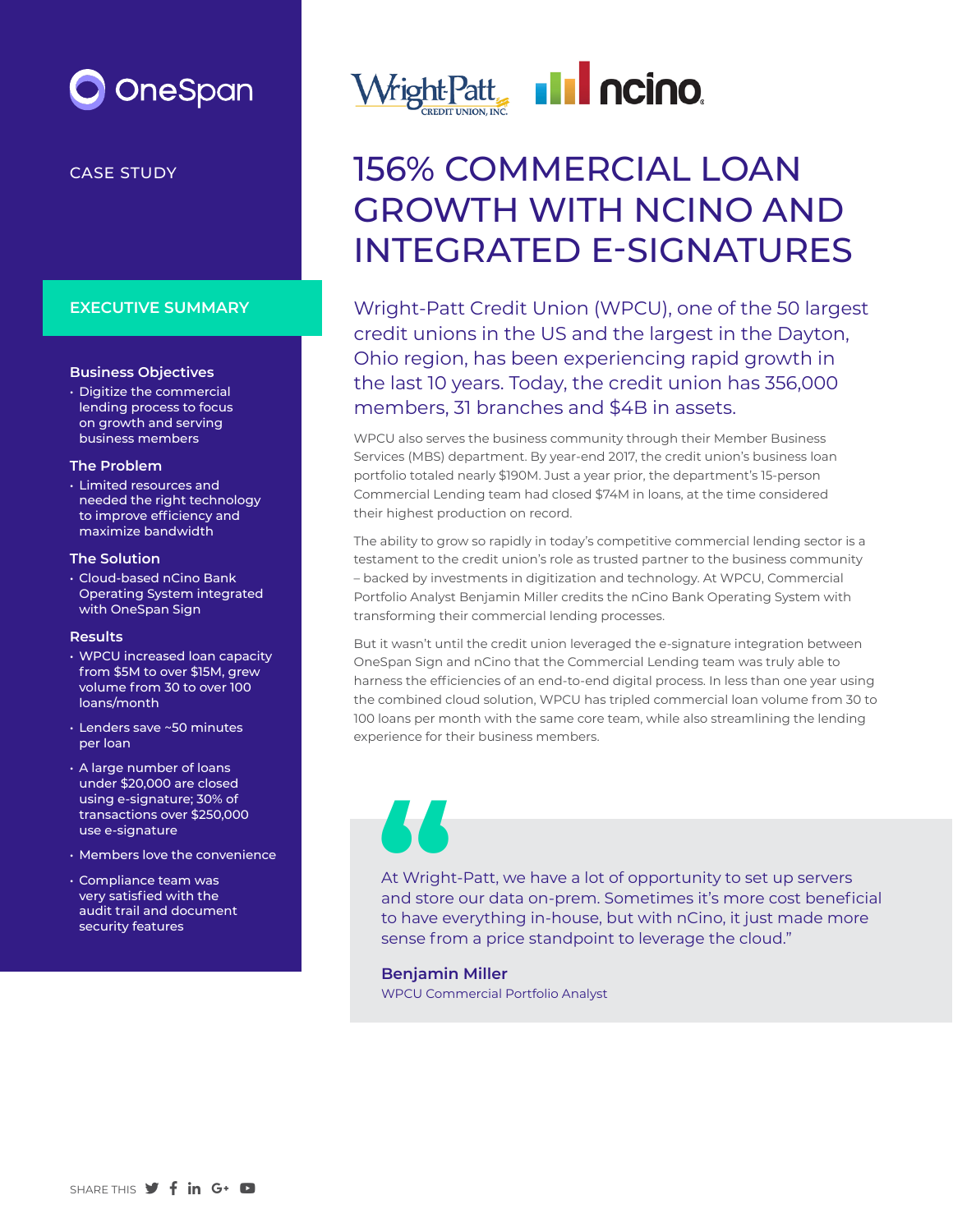#### CASE STUDY | WRIGHT-PATT CREDIT UNION

#### The Challenge

While the Commercial Lending department had traditionally focused on serving small businesses, leadership also saw growth opportunities in a new segment: mid-market business customers.

The challenge was bandwidth. The commercial team was limited in resources and any growth would have to happen with the existing team of 15 people.

To maximize efficiency and free up time to serve the midmarket, the team needed to eliminate time-consuming paper processing. That meant finding the right technology to digitize their commercial lending processes end-to-end.

#### The Solution

WPCU took the first step to going digital by selecting the nCino Bank Operating System in December 2015. The system was implemented and operational within six months.

"It is one of the most significant cloud-based systems we're using. nCino was the best fit for our Commercial Lending Department in terms of our production levels and growth opportunities," Miller says.

"Compared to other vendors we evaluated, we found that nCino offered the best data analytics and reporting. Being a cloud system, it was easily deployed. We didn't have to set up storage on our end, which obviously was a plus.

At Wright-Patt, we have a lot of opportunity to set up servers and store our data on-prem. Sometimes it's more cost beneficial to have everything in-house, but with nCino, it just made more sense from a price standpoint to leverage the cloud."

WPCU saw an immediate impact on the business. The efficiency gains freed up enough capacity so the commercial lending team could take on volume in the mid-market sector. "In the past, our sweet spot has really been the small business segment. As an example, a business member who comes in for a \$20,000 auto loan. We were doing a lot of those. But once we added nCino, the efficiency gains of getting off paper gave bandwidth back to our personnel to do more loans – and larger loans."

#### "Still Not Paperless"

Despite the initial efficiency gains, however, the Commercial Lending team was still falling back to paper to capture signatures on the final loan contracts. That injected unnecessary manual work back into the process.

"We thought we could take on the additional capacity, and continue to manually produce our own documents and have people come into the office to do wet signatures. When we went from 30 to 100 loans per month, it was not possible – especially with the same core team. It just did not make sense anymore," Miller says.

#### **WORKFLOW DIAGRAM**



SHARE THIS **y** f in G+ **D**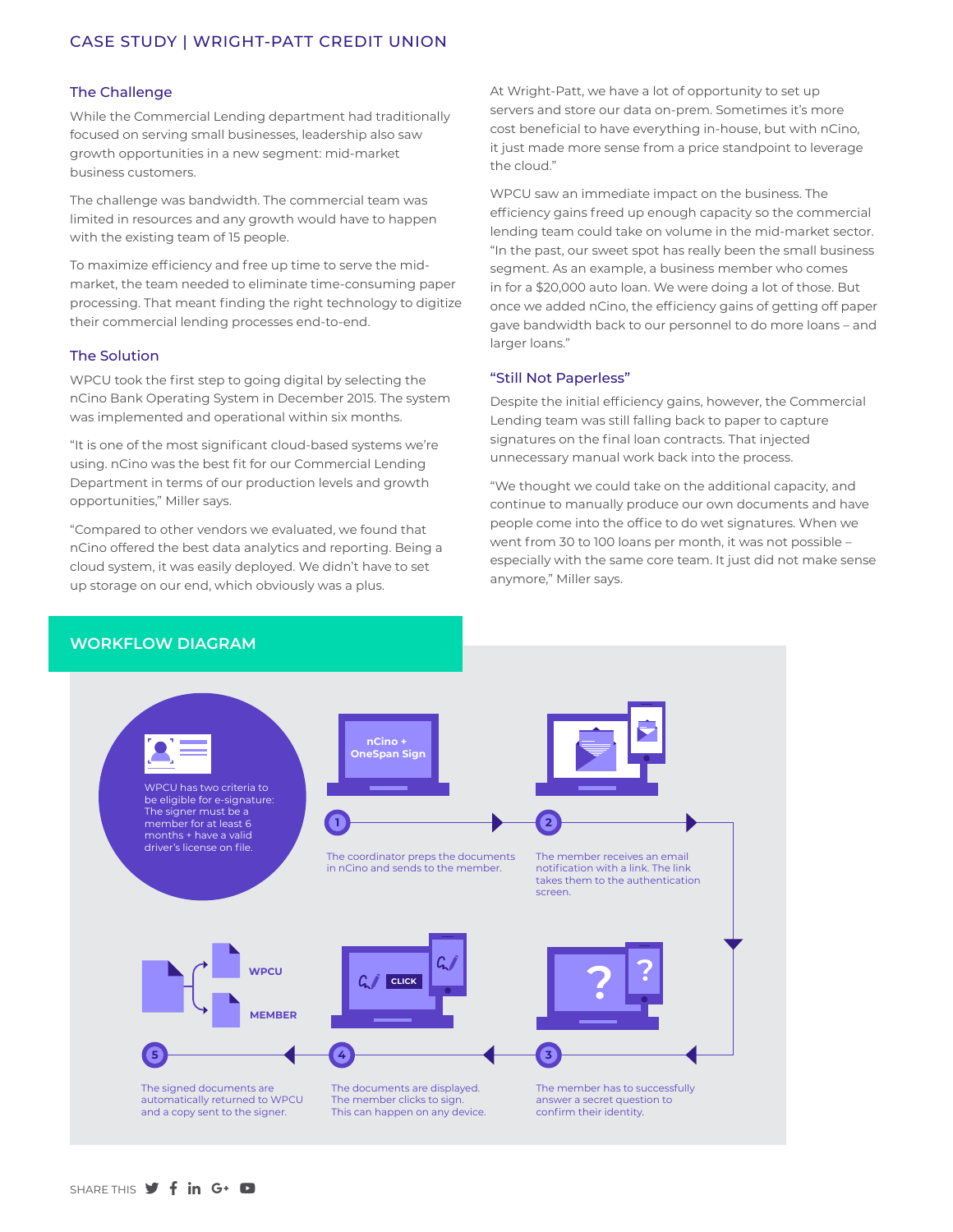### CASE STUDY | WRIGHT-PATT CREDIT UNION

"Up to that point, we had not recognized the need for e-signature. But within six to nine months of deploying nCino, we did. It became obvious that the final piece of the transaction is having the ability to electronically sign the documents so the commercial lender does not physically have to go on-location. As an example, if one of our commercial lenders needs to go to Cincinnati to meet a member, that's a one-hour drive. It doesn't make sense to do that, to get a signature for a \$5,000 credit card. We needed the electronic signature capability, especially for smaller transactions."

"Of course, there are times when it's best to have that personal touch of going out to meet the member in person to sign the documents. But sometimes the business member is extremely busy and they want the freedom and ease of signing electronically."

#### The Switch To nCino's Integrated E-Sign Partner

When Miller realized there was an integration available with OneSpan Sign, he knew the integration would offload all of the unnecessary tasks weighing down the team.

The new functionality was seamless. The coordinators, who prepare the digital loan packages, were able to send out the loan contracts without having to add signature boxes.

"With OneSpan Sign, we didn't have to set up all the documents manually. OneSpan Sign was a big improvement because it's just much more efficient if we can do everything right in nCino. We also want to make sure that when we send documents electronically, we can leverage what is already populated in nCino. We already have the contact information, phone numbers, email and physical address of all members who are a party to the loan. Since all this information is already in nCino, we need be able to leverage that when capturing signatures."

#### Key Benefits

• **Improved member experience:** According to Miller, "Our customers are really excited to have the opportunity to electronically sign anything, especially as part of smaller transactions. If I could offer advice to other credit unions, I'd say bring in e-signature because it is such an ease-of-use and convenience benefit for the member. Anything that can help better the member's experience helps better the relationship with our members."

Miller also sees business members wanting to transact more on mobile devices over time. "The mobile support is exciting because members are always asking, 'Hey, can I just sign this on my phone somehow?' For the moment, I would say the mobile requests we receive are primarily for small credit card transactions – like the \$5,000 credit card use case – where we're basically having them sign a credit card agreement and sometimes a guarantee for those types of transactions. But I could see that changing over time."

• **Increased loan capacity:** "In the last two years, we have increased our capacity of lending per borrower from \$5M to \$15M. We've had a shift in what we can process on a monthly basis. We were processing 30 - 40 loans a month. Now, for several months running, we've had 100 loans in production in a month. Our volume and production is through the roof from a dollar standpoint, with the same core team. That's from all of the efficiency gains we've had through the nCino Bank Operating System."



The integrated solution is easy to use and has improved loan processing time for our members."

**Scott Everett** VP Member Business Services

- **Time savings for staff:** "Our coordinators, the ones who put together the document packages and send them out electronically, get the most excited about it." Where they used to spend 22 minutes preparing paperwork for signing by the member, they have now cut that time by 50% with the digital process. Lenders have also seen significant time savings. On paper, lenders would spend on average 54 minutes conducting a loan closing "that now takes no time at all on their part", says Miller.
- **Security and compliance:** "The OneSpan Sign audit trail capability is great. There is a tamper-seal on each document. We also like how there is an audit trail for each loan, and how each screen is recorded in the audit trail with the time stamp. Plus, all the signatures are embedded in the PDF document. All of those protect both the member and our credit union. Our compliance department was very satisfied when we viewed that with them."

SHARE THIS **y** f in G+ **D**